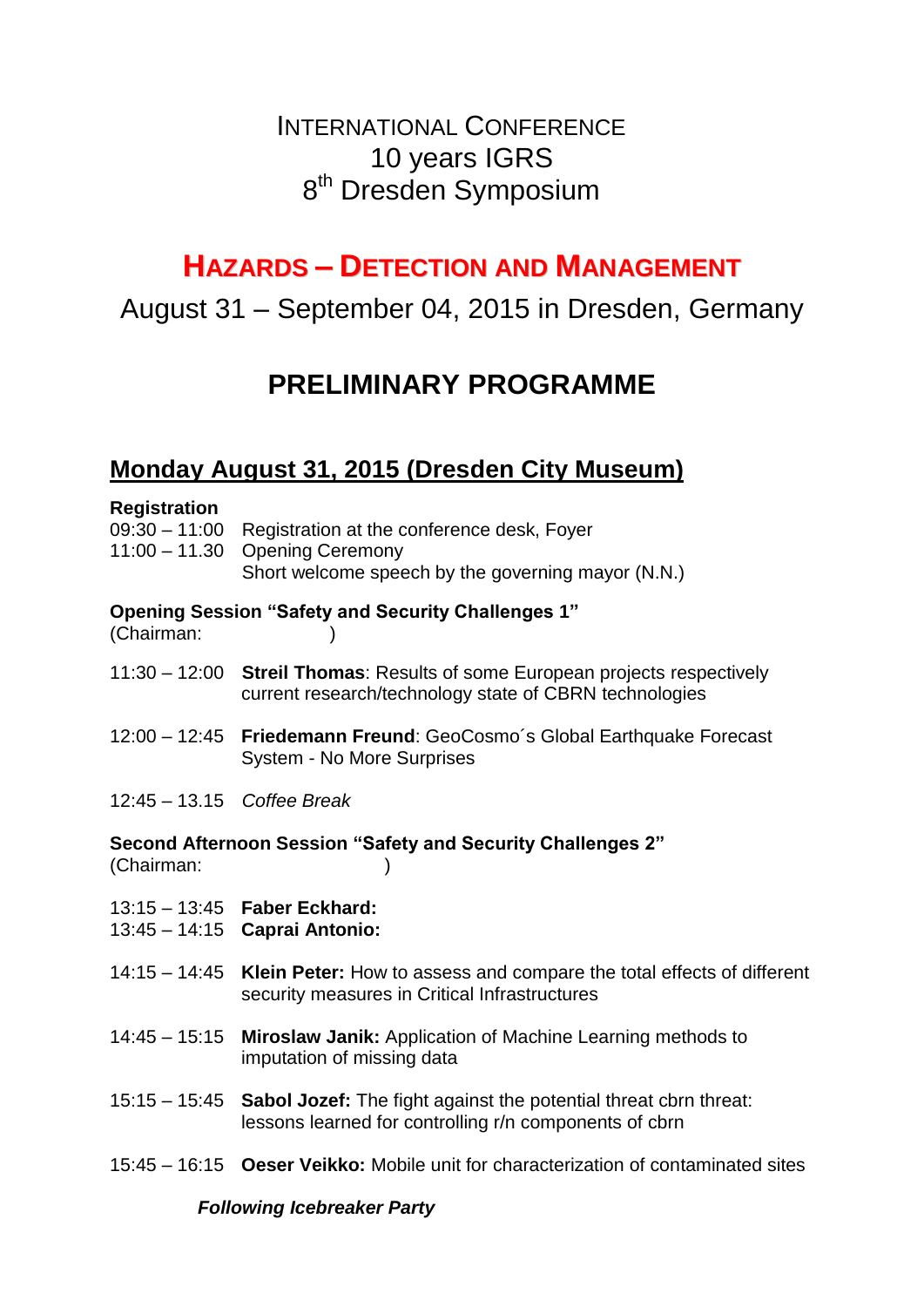## **Tuesday, September 01, 2015 (Dresden City Museum)**

#### **First Morning Session "Sensors and Data Analysis"**

(Chairman: Prof. F.T. Nezhmetdinova, Russia)

- 10:30 11:00 **Voigt Sven:** ASTROSE Sensor Network for high voltage power line monitoring: damage prevention from overheating and ice loads
- 11:00 11:30 **Steinhäusler Friedrich:** Sensor-equipped Unmanned Aerial Vehicle System in Crisis Management and Virtual Reality Training.
- 11:30 12:00 **Jöster Michael**: HPM detector system with frequency identification
- 12:00 13:15 *Lunch Break*

#### **First Afternoon Session "Nuclear Security"**

(Chairman: Prof. A.B. Simakov, Russia)

- 13:15 13:45 **Riekstina Diana:** Results of the radionuclide monitoring in the vicinity of Salaspils Nuclear Reactor (1997- 2015)
- 14:15 14:45 **Simakov Andre**: Air ion method for detecting Alpha- Radioactive surface contamination of nuclear industry Personnel
- 14:45 15:15 **Osterloh Kurt:** Radiation hazards disclose many details of their identity how to gain accesss
- 15:15 15:45 *Coffee Break*

#### **Second Afternoon Session**

(Chairman:

- 15:45 16:15 **Anna Nalbadyan**: Food safety: monitoring of radioactivity in natural food products from Northern Norway and Finland in 2013-2014
- 16:15 16:45 **Kaur Preet:** Advanved Heavy Water Reactor: An answer to Mitigate the adverse Impact of Gorakhpur Nuclaer Power Plant on the Area.
- 16:45 17:15 **Stojanovska Zdenka:** Spatial distribution of radionuclides in soil around the two termal power plants in republic of Macedonia
- 17:15 18:00 **Ekong Goodwin:** Determination of radionuclides surface concentration and radiation level in Fukushima prefecture, Japan.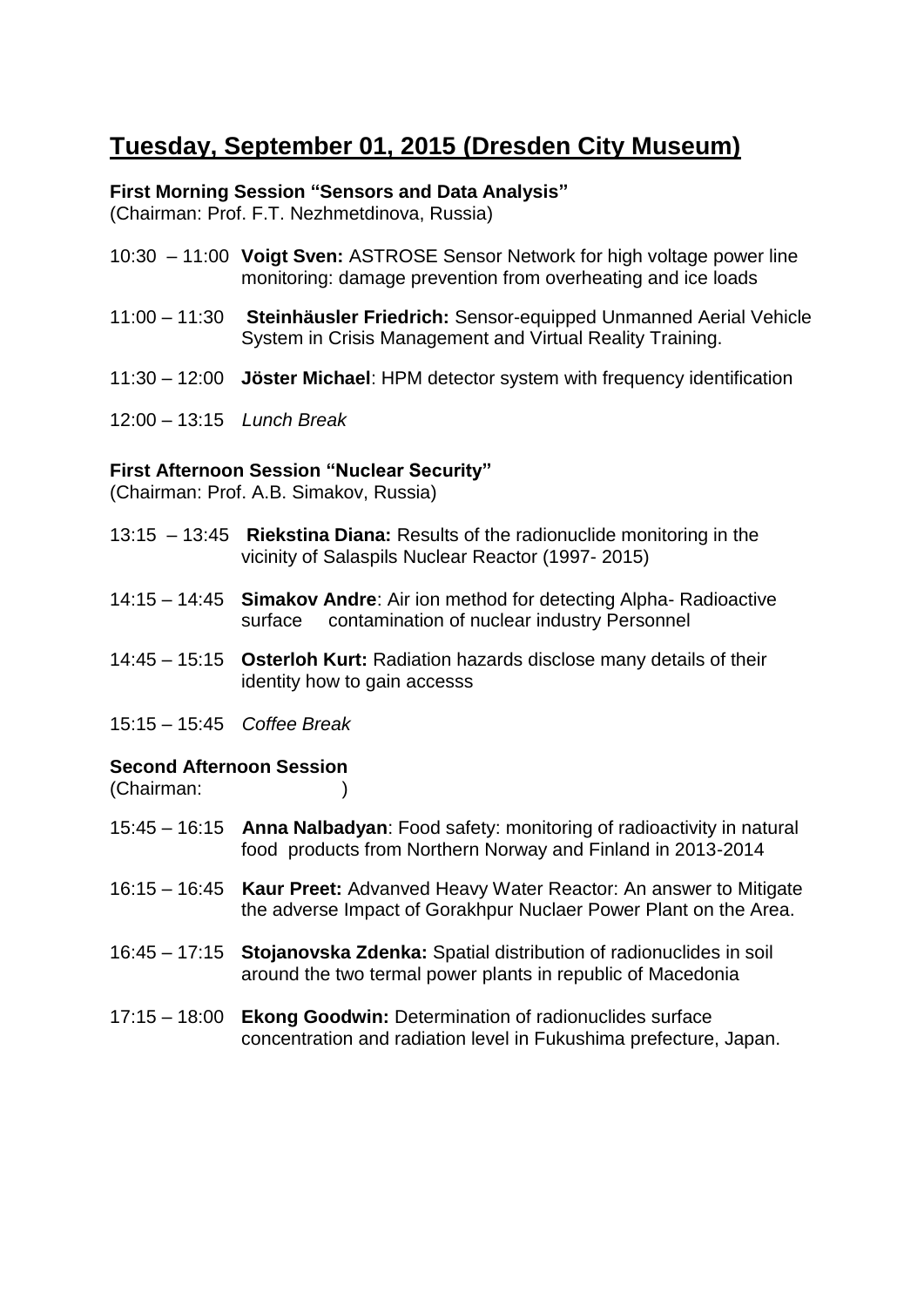### **Wednesday, September 02, 2015 (Dresden City Museum)**

#### **First Morning Session "Detection Technologies"**

(Chairman: Prof. W.J. Fischer, Germany)

- 10:30 –11:00 **Sharma Anil:** Comparative Study of radon exhalation rate in fly ash samples from Kasimpur Thermal Power Plant, Aligarh, Uttar Pradesh, India
- 11:00 11:30 **Mehrnia Reza:** NEPAL- SIS nonlinear Analysis for earthquake postdiction in Katmandu Region
- 11:30 12:00 **Saito Yoshiharu:** Earthquake prediction method and equipment by tree bio-electric potential and dual frecuency observation of EM direct emission wave from epicenter
- 12:30 13:30 **Ogena Manuel:** Detection of Geohazards and Landslide- Risk areas using drone Aerial Surveys
- 13:30 14:45 *Lunch Break*

#### **Afternoon Session "Radon and Thoron 1"**

(Chairman: )

- 14:45 15:15 **Botong Papp:** Radon Mapping and Radon Mitigation in Bihor country (Romania)
- 15:15 15:45 **Quindos Luis:** Laboratory Simulation of Aquifers by using Radon in water As A Tracer
- 15:45 16:15 **Quifan Wu:** Radon concentrations in schools in southern Yunnan **Province**
- 16:15 16:45 *Coffee Break*

#### **Afternoon Session "Radon and Thoron 2"**

**(**Chairman: ID Kruger, South Africa)

- 16:45 17:15 **Saidou Saidou :** Natural radiation survey in the uranium- and thorium- bearing regions of Cameroon
- 17:15 17:45 **Simakov Andre:** Microwave Biodosimetry as a new method for research of the microwave radiation influence on the human psychophysiological parameters